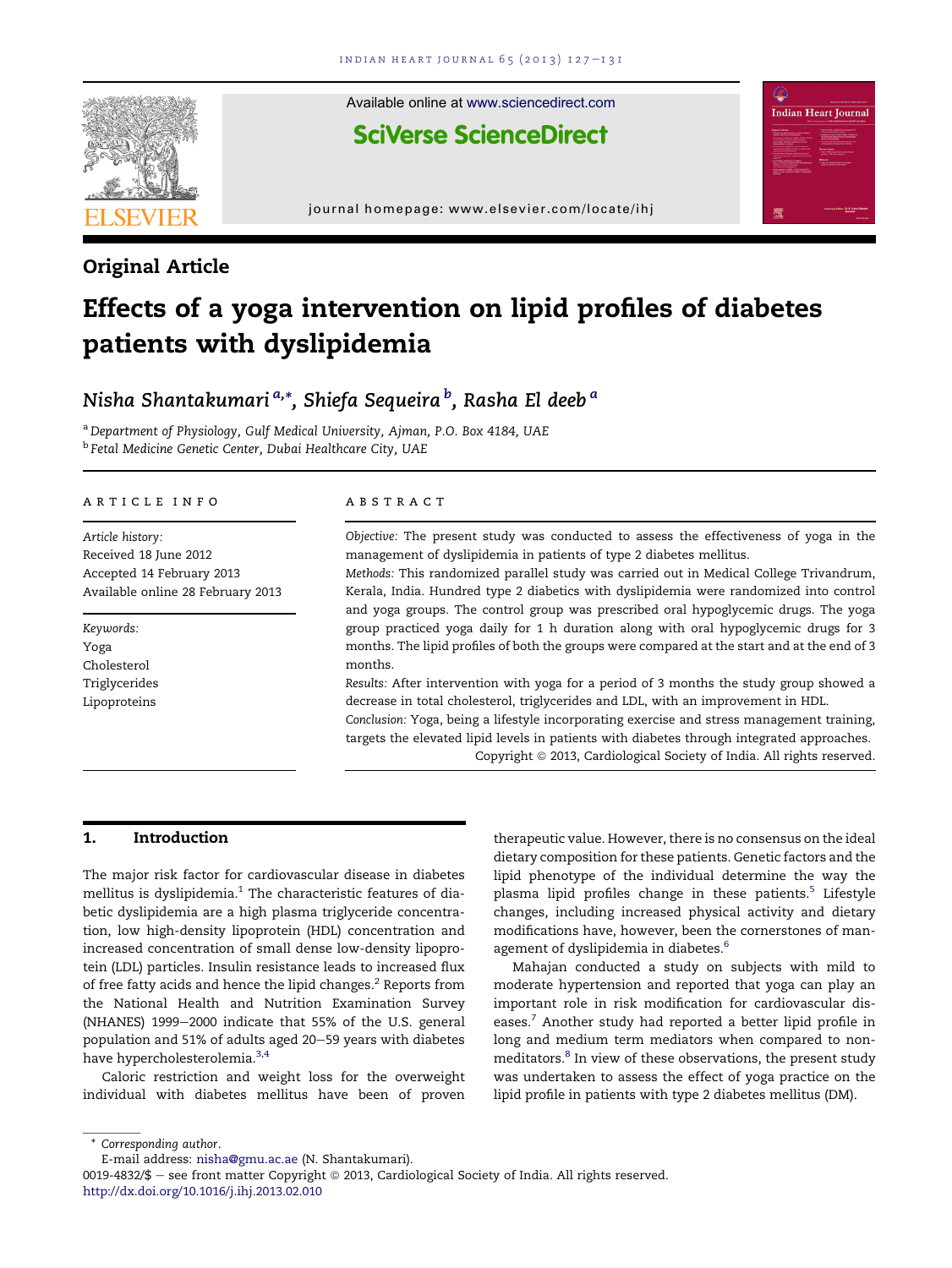### 2. Materials and methods

## 2.1. Setting

Patients reporting to the out-patient department of Holistic Medicine and in the Diabetic clinic, Medical College Trivandrum, Kerala, India, in the year 2005 were the participants of this randomized parallel study. The Holistic Medicine department aims at bringing lifestyle modifications in patients with non-communicable diseases and also offers regular yoga classes for all the patients in its care. The study was conducted after the approval of the Ethics Committee of the Medical faculty and all subjects volunteered for the trial.

#### 2.2. Study sample

The guidelines of the National Diabetes Data Group and the third set of the Adult Treatment Panel of the National Cholesterol Education Program (NCEP ATP III) were used to recruit one hundred patients with type 2 diabetes and dyslipidemia.9,10 Known diabetic patients who were on treatment with sulphonylureas were included in the study. Patients who are smokers, alcoholics, pregnant, on long-term steroids and those with known retinopathy, nephropathy, coronary artery disease and cerebrovascular diseases were excluded from the study.

One hundred patients with type 2 DM attending the Diabetic clinic were randomized into control group of 27 males and 23 females and experimental group of 24 males and 26 females. The experimental group was prescribed oral hypoglycemic drugs and in addition followed lifestyle modification in the form of 1 h daily practice of yoga for a period of 3 months at the Holistic Medicine department. The control group was prescribed oral hypoglycemic drugs only and did not perform yogic exercises during this period.

#### 2.3. Methodology

Detailed history of the patients including age, gender, and disease history including duration and complications, treatment details including drug, dosage and duration of treatment were noted in the questionnaire. Body weight and height were measured using standard protocols with participants wearing light clothing without shoes. Body mass index (BMI) was calculated. Waist and hip circumferences were measured. The patients were advised to come fasting overnight and 5 ml blood samples were withdrawn from each patient under all aseptic conditions and collected in plain bottles. The fasting blood samples were analyzed for triglycerides (TG), total cholesterol (TC) and high-density lipoprotein-cholesterol (HDL-C). Cholesterol were estimated by modified Roeschlav's method<sup>11</sup> and Triacylglycerol by the method of Wako modified by Mc Gowan et al.<sup>12</sup> HDL cholesterol was assessed by phosphotungstic acid method.<sup>13</sup> LDL cholesterol was not separately estimated but calculated from the formula: LDL  $cholesterol = Total cholesterol - [HDL cholesterol + TG/5].$ 

Yoga classes were conducted by an experienced yoga teacher who chose the asanas in the package and adapted their execution to the needs and abilities of the participants. The experimental group was taught a series of yoga postures in groups of 25 patients each. They were instructed to practise them daily for 1 h duration and were asked to record the number of minutes they engaged in yoga per day. Yoga treatment consisted of practice of 1) asanas (Body postures), 2) pranayama (Breathing exercises) and 3) meditation techniques (Table 1), to be practiced for 1 h duration. At the end of 2 weeks of supervised yogic training each subject was given advice on ongoing medical treatment and was given a booklet illustrating personalized yoga program to practice regularly at home. All subjects were required to contact the Holistic Medicine department once every month for follow up advice. The control group was asked to report to Diabetic clinic every month for their follow up after being given advice on ongoing medical treatment at the start of the study. There were no alterations made in the treatment and dietary habits of either group during the study period. Both the groups were advised to continue with their carbohydrate restricted fiber rich diet.

The BMI, W/H circumference and lipid profile of all the participants were measured at the end of 3 months. Data were entered in Microsoft Excel and SPSS Version 12 was used for analysis. Paired and unpaired *t* tests were employed to compare measures. A *p* value of <0.05 as significant and a *p* value of <0.01 was considered highly significant.

# 3. Results

A total of 100 type 2 diabetic patients, 52 males and 48 females of mean age 45 years participated in the study. The average duration of diabetes in the participants was 5-10 years. Both the groups were similar in respect to mean age, sex, weight, BMI, W/H ratio, glycemic control, Serum triglycerides and HDL levels. The total cholesterol and LDL levels were, however, significantly higher in the experimental group compared to control group (Table 2).

| Table 1 - Yoga practices specified for diabetic patients. |                  |
|-----------------------------------------------------------|------------------|
| Asanas (body postures)                                    | $30-35$ min      |
| Suryanamaskaram (sun salutation)                          | 5 min            |
| Yoga Mudrasana (psychic union pose)                       | $2 \text{ min}$  |
| Vajrasana (thunderbolt pose)                              | $2 \text{ min}$  |
| Vakrasana (twisted pose)                                  | $2 \text{ min}$  |
| Paschimottasana (seated forward bend)                     | $2 \text{ min}$  |
| Pavanamuktasana (wind relieving pose)                     | $2 \text{ min}$  |
| Sashankasana (hare pose)                                  | $2 \text{ min}$  |
| Ushtrasana (camel pose)                                   | $2 \text{ min}$  |
| Bhujangasan (cobra pose)                                  | $2 \text{ min}$  |
| Dhanurasana (bow pose)                                    | $2 \text{ min}$  |
| Arthakatichakrasana (lateral arc pose)                    | $2 \text{ min}$  |
| Parivatha trilokasanaan (revolved triangle pose)          | 2 min            |
| Shavasana (corpse pose)                                   | 5 min            |
| Pranayama (breathing exercises)                           | $10 \text{ min}$ |
| Ujjayi pranayama                                          | 5 repeats        |
| Anuloma viloma                                            | $10-15$ repeats  |
| Alternate Kapalapathi pranayama                           | 5 repeats        |
| Suryabhedha pranayama                                     | 5 repeats        |
| Meditation                                                | $15 \text{ min}$ |
| One-one meditation                                        | 5 min            |
| Breath counting meditation                                | $5 \text{ min}$  |
| Thought counting meditation                               | 5 min            |
|                                                           |                  |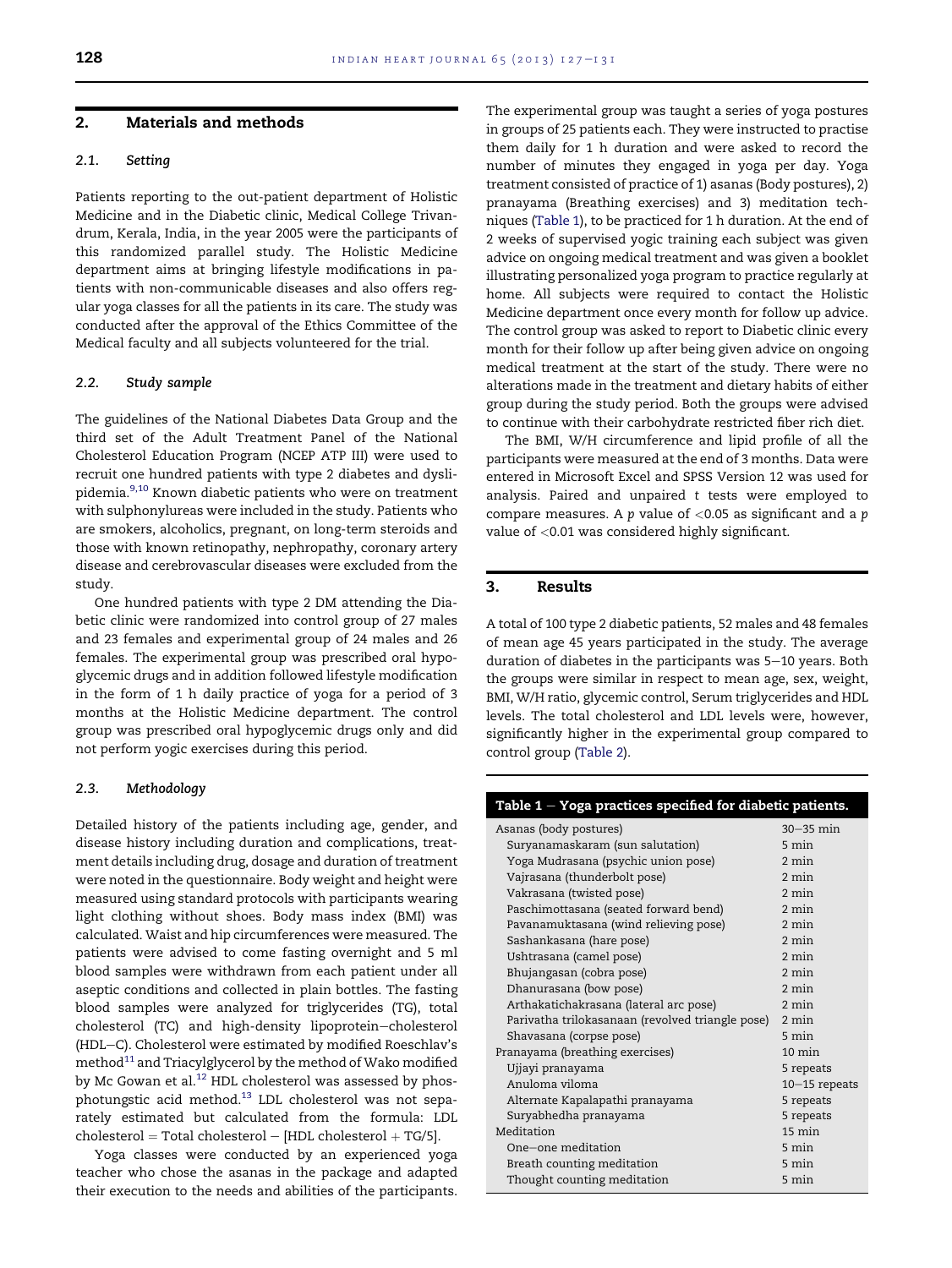| Table 2 – Baseline characteristics of the participants. |                               |                                                    |  |
|---------------------------------------------------------|-------------------------------|----------------------------------------------------|--|
| Parameters                                              | Control group                 | Study group                                        |  |
|                                                         | (Medication<br>only) $n = 50$ | (Medication $+$<br>Yogic intervention)<br>$n = 50$ |  |
| Mean age (years)                                        | $44.46 + 10.98$               | $45.51 \pm 7.98$                                   |  |
| Sex (M/F)                                               | 23 F, 27 M                    | 26 F, 24 M                                         |  |
| Wt (kg)                                                 | $62.20 + 4.45$                | $62.17 + 4.67$                                     |  |
| BMI $(kg/m^2)$                                          | $23.2 \pm 2.14$               | $22.9 \pm 2.15$                                    |  |
| W/H ratio                                               | $0.93 + 0.07$                 | $0.94 + 0.07$                                      |  |
| FBS (mg/dl)                                             | $181.57 \pm 66.25$            | $155.86 + 60.53$                                   |  |
| PPBS (mg/dl)                                            | $265.31 + 74.70$              | $240.31 + 79.42$                                   |  |
| Total cholesterol (mg/dl)                               | $225.74 \pm 37.60$            | $244.86 \pm 28.09^*$                               |  |
| Triglyceride (mg/dl)                                    | $172.74 \pm 52.55$            | $151.89 \pm 43.08$                                 |  |
| LDL cholesterol (mg/dl)                                 | $126.11 \pm 30.41$            | $144.74 + 28.46^*$                                 |  |
| HDL cholesterol (mg/dl)                                 | $44.23 + 5.21$                | $44.63 + 9.35$                                     |  |
| $^*p < 0.05$ .                                          |                               |                                                    |  |

The study showed that 3 months of yoga practice resulted in a non-significant decrease in BMI from 25.12  $\pm$  1.54 to 23.59  $\pm$  1.38 kg/m $^2$ . A significant decrease in the weight from 62.20  $\pm$  4.45 to 59.60  $\pm$  4.65 kg and W/H ratio from 0.94  $+$  0.07 to  $0.89 + 0.07$  was recorded.

There was a significant reduction in total cholesterol, triglycerides and LDL cholesterol. Mean total cholesterol before yoga was 244.86  $\pm$  28.09 mg% and was reduced to a mean of 219.56  $\pm$  32.02 mg%. Triglycerides showed a significant reduction from 151.88  $\pm$  43.08 mg% to 130.11  $\pm$  28.82 mg% while the LDL reduced from 144.74  $\pm$  28.45 to 120.51  $\pm$  34.31 mg %. There was a non-significant elevation in HDL from  $44.63 \pm 9.35$  mg% to  $47.15 \pm 8.17$  mg % (Table 3).

After a period of 3 months the control group showed a significant increase in body weight, non-significant increase in BMI, total cholesterol, triglycerides and LDL and a decrease in HDL (Table 4).

#### 4. Discussion

The present study was aimed at studying the effect of practicing yoga in patients with type 2 DM for 3 months. The practice of yoga in these patients resulted in a decrease in BMI, body weight, W/H ratio, total cholesterol, triglycerides and LDL cholesterol and an increase in HDL.

| Table 3 – Comparison of pre-yoga and post-yoga values<br>in experimental group.                          |                                                                              |                                                                                  |  |
|----------------------------------------------------------------------------------------------------------|------------------------------------------------------------------------------|----------------------------------------------------------------------------------|--|
| Parameters $n = 50$                                                                                      | Pre-yoga<br>(mean $\pm$ SD)                                                  | Post-yoga<br>(mean $\pm$ SD)                                                     |  |
| WT(kg)<br>BMI $(kg/m^2)$<br>W/H ratio                                                                    | $62.20 + 4.45$<br>$25.12 \pm 1.54$<br>$0.94 + 0.07$                          | $59.60 + 4.65^*$<br>$23.59 + 1.38$<br>$0.89 + 0.07*$                             |  |
| Total cholesterol (mg/dl)<br>Triglycerides (mg/dl)<br>LDL cholesterol (mg/dl)<br>HDL cholesterol (mg/dl) | $244.86 + 28.09$<br>$151.88 \pm 43.08$<br>$144.74 + 28.45$<br>$44.63 + 9.35$ | $219.54 + 32.02**$<br>$130.11 + 28.82^*$<br>$120.51 + 34.31**$<br>$47.15 + 8.17$ |  |
| $*_p$ < 0.05, $*_p$ < 0.01.                                                                              |                                                                              |                                                                                  |  |

|  | Table $4$ – Comparison of initial values of parameters and                                                                                                                                                                        |  |
|--|-----------------------------------------------------------------------------------------------------------------------------------------------------------------------------------------------------------------------------------|--|
|  | $\mathcal{L}$ and the contract of the contract of the contract of the contract of the contract of the contract of the contract of the contract of the contract of the contract of the contract of the contract of the contract of |  |

| follow up values of the control group. |                                  |                              |  |
|----------------------------------------|----------------------------------|------------------------------|--|
| Parameters $n = 50$                    | Initial value<br>(mean $\pm$ SD) | Follow up<br>(mean $\pm$ SD) |  |
| WT (kg)                                | $62.17 \pm 4.67$                 | $63.03 + 5.10^*$             |  |
| BMI $(kg/m2)$                          | $24.73 \pm 1.87$                 | $25.03 + 2.14$               |  |
| W/H ratio                              | $0.93 + 0.07$                    | $0.91 + 0.05$                |  |
| Total cholesterol (mg/dl)              | $225.74 \pm 37.60$               | $235.23 + 26.64$             |  |
| Triglycerides (mg/dl)                  | $172.74 + 52.55$                 | $197.91 + 130.11$            |  |
| LDL cholesterol (mg/dl)                | $126.11 + 30.41$                 | $126.60 + 22.84$             |  |
| HDL cholesterol (mg/dl)                | $44.23 + 5.21$                   | $43.13 + 12.33$              |  |
| $^*p < 0.05$ .                         |                                  |                              |  |

Improving glycemic control has not yet been shown to prevent development of macro-vascular complications in type 2 DM. Alternately, carefully controlled treatment measures with exercise, dietary modification and oral drugs can be expected to improve diabetic lipid disorder.<sup>14</sup>

The effect of exercise on blood lipid profiles has been widely reported.<sup>15,16</sup> Physical activity raises HDL levels and decreases the concentration of very low-density lipoprotein cholesterol and triglycerides.<sup>17</sup> Physical activity and HDL appear to be linked via HDL's role in triglyceride metabolism.<sup>18</sup>

It is, however, seen that diabetic patients usually cannot sustain the levels of recommended physical activity for them due to varied reasons like age, obesity, cardiovascular disease and other complications. Compliance and motivation for performing activity at 50–70% of maximum aerobic capacity regularly is quite poor.<sup>19</sup>

Yoga has a beneficial effect on insulin kinetics and the lipid profile resulting from it. A decrease inwaist hip ratio in this study is consistent with that reported by Sahay et al, who also reported an associated increase in lean body mass and reduction in skin fold thickness. Yoga helps in redistribution of body fat and reduction in central obesity which leads to insulin resistance. A decrease in insulin resistance, increase in insulin receptors and sensitivity, shift of peak level of insulin to left with normalization of insulin glucagon ratio was also reported.<sup>20</sup>

The dynamic stretching of the body during yoga asanas is postulated to rejuvenate pancreatic cells, increase insulin secretion and hence correct the impaired insulin secretion in chronic diabetes.<sup>21</sup>

Various studies have reported physical, physiological, psychological and endocrinological changes with the practice of yoga. Manchanda and Narang found that after one year of yoga therapy, patients with coronary artery disease (CAD) showed significant reduction in serum total cholesterol, triglycerides and LDL cholesterol. The patients showed a significant reduction in the number of angina episodes and required revascularization procedures less frequently. Angiography after one year showed regression of lesions. $22$  The practice of Raja yoga meditation was found to lower serum cholesterol by Vyas, $^{23}$  while Sahay $^{20}$  and Bijlani $^{24}$  noted that yoga practice causes significant reduction in free fatty acids, LDL, VLDL and an increase in HDL.

The beneficial effect of yoga in the management of hyperlipidemia and obesity cannot just be attributed alone to the simple excess calorie expenditure as there is no rapid muscle activity and energy generation involved in yoga.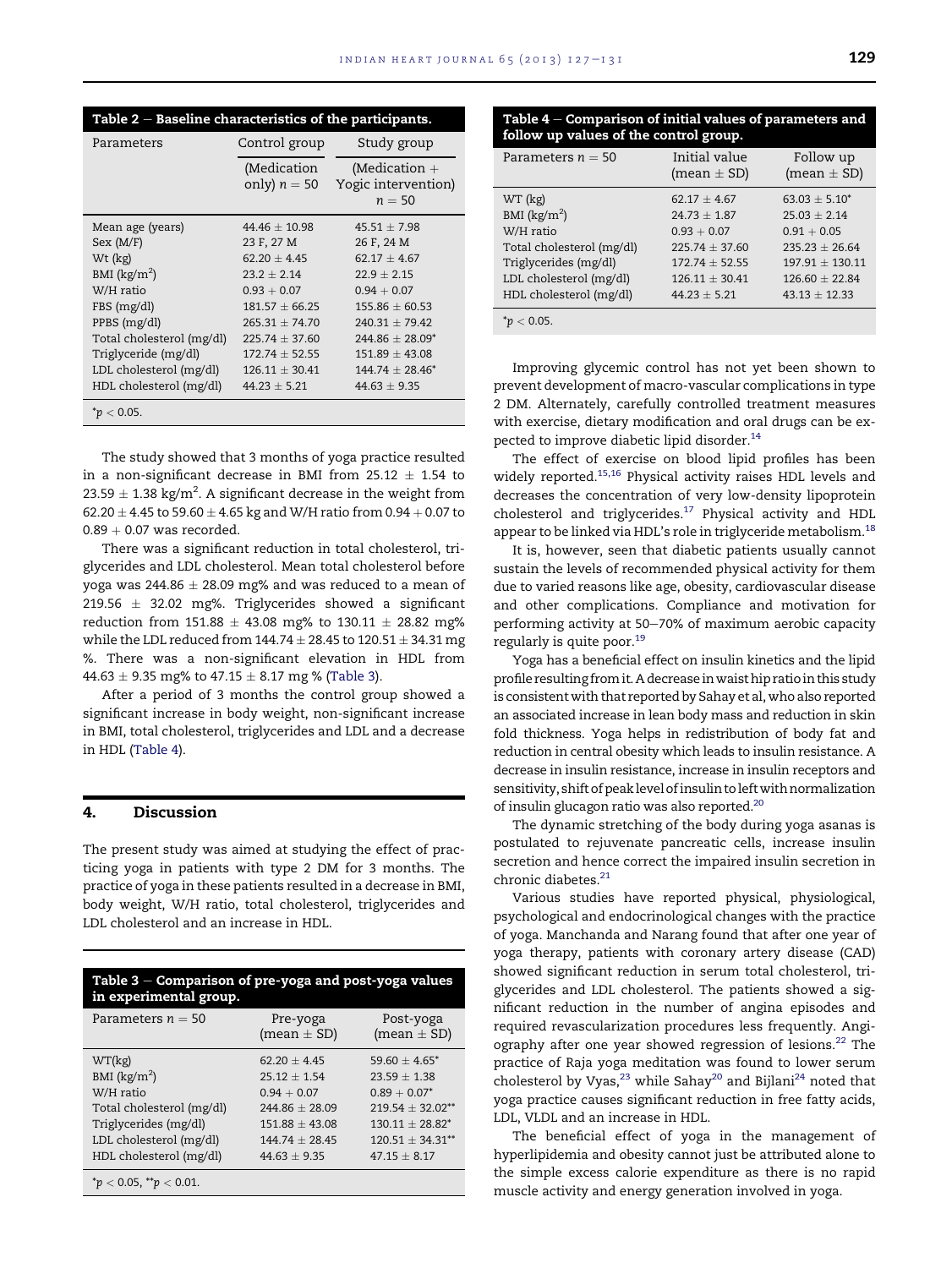Repeated stress is known to lead to persistent elevation of cortisol which causes central obesity and insulin resistance.<sup>25</sup> It increases gluconeogenesis and diminishes peripheral uptake of glucose. $26$  Decreased glucose uptake and insulin secretion can also occur due to stress induced release of growth hormone and  $\beta$  endorphin.<sup>27</sup> Elevated cortisol is also linked to dyslipidemia, and higher blood pressure.<sup>28</sup> Yoga has been reported to lower levels of sympathetic hormones and reduce cortisol. Pranayama reduces sympathetic tone, increases parasympathetic activity and also helps an individual reduce stress.  $8,29,30$  Meditation also brings about a hypometabolic state and reduces stress induced sympathetic over activity. $31$  Better ability to overcome stress resulting in lowered cortisol levels can be cited as possible mechanism for improvement in lipid profile in patients practicing yoga.

Dyslipidemia is usually associated with the abnormalities in lipolysis; triglyceride metabolism and free fatty acid turn over in a case of insulin resistance. Impaired lipoprotein lipase and increased hepatic lipase activity is thought be a resulting from insulin resistance in diabetes. Chronic exposure to elevated free fatty acids have been associated with impaired insulin secretion.<sup>32</sup> The improvement in lipid profile with practice of yoga could be due to increased hepatic lipase and lipoprotein lipase. This would increase the uptake of triglycerides by adipose tissue and affect the lipoprotein metabolism.<sup>33</sup>

Yoga practice is also proved to affect mental balance of an individual allaying apprehension, stress and bringing about hormonal balance and feelings of well being. This sense of well being is attributed to its ability to increase endogenous melatonin secretion.<sup>34</sup> This can explain the probability of greater compliance with its practice even in long-term and its use as an effective intervention in control of the disease.

# 5. Conclusion

The present study has shown an efficacy of improving the dyslipidemic state associated with diabetes. Yoga, being a lifestyle incorporating exercise and stress management training, targets the elevated lipid through integrated approaches resulting in improved lipid profiles, lower BMI, and macro-vascular complications in diabetes.

#### 5.1. Strength of study

The yoga package was designed after extensive literature review by yoga specialists and was a perfect combination of asana and breathing exercises targeted at the disease under study. Excellent compliance of study sample and there were no drop outs. Experimental group patients voluntarily reported to Holistic medicine department and were self motivated for the practice of yoga. The control group was also under constant surveillance by the Diabetic care clinic.

#### 5.2. Limitations of the study

Direct supervision of the patients was not possible for the entire period of the study. Dietary data were not recorded. Long-term study was not possible due to threat of noncompliance of the patients.

## Conflicts of interest

All authors have none to declare.

#### references

- 1. Taskinen MR. Diabetic dyslipidemia. *Atheroscler Suppl*.  $2002;3(1):47-51.$
- 2. Mooradian Arshag D. Dyslipidemia in type 2 diabetes mellitus. Nat Clin Pract Endocrinol Metab. 2009;5:150-159.
- 3. Ford ES, Mokdad AH, Giles WH, Mensah GA. Serum total cholesterol concentrations and awareness, treatment, and control of hypercholesterolemia among US adults: findings from the National Health and Nutrition Examination Survey, 1999 to 2000. Circulation. 2003;107:2185-2189.
- 4. Imperatore G, Cadwell BL, Geiss L, et al. Thirty year trends in cardiovascular risk factor levels among US adults with diabetes: National Health and Nutrition Examination Surveys, 1971-2000. Am J Epidemiol. 2004;160:531-539.
- 5. Krauss RM. Dietary and genetic probes of atherogenic dyslipidemia. *Arterioscler Thromb Vasc Biol*. 2005;25: 2265-2272.
- 6. Expert Panel on Detection, Evaluation, and Treatment of High Blood Cholesterol in Adults. Executive summary of the third report of the National cholesterol education program (NCEP) expert Panel on detection, evaluation, and treatment of high blood cholesterol in adults (Adult treatment Panel III). *JAMA*. 2001;285:2486-2497.
- 7. Mahajan AS, Reddy KS, Sachdeva U. Lipid profile of coronary risk subjects following yogic lifestyle intervention. *Indian* Heart J. 1999;51:37-40.
- 8. Damodaran A, Malathi A, Patil N, Shah N, Suryananshi, Marathe S. Therapeutic potential of yoga practices in modifying cardiovascular risk profile in middle aged men and women. *J Assoc Physicians India*. 2002;50:633-640.
- 9. Vyas R, Dikshit N. Effect of meditation on respiratory system, cardiovascular system and lipid profile. *Ind J Physiol Pharmacol*. 2002;46(4):487-491.
- 10. National Diabetes Data Group. Classification and diagnosis of diabetes mellitus and other categories of glucose intolerance. Diabetes. 1979;28:1039-1057.
- 11. Expert Panel on Detection, Evaluation and treatment of high blood cholesterol in adults (Adult treatment Panel III). *JAMA*. 2001;285:2486-2497.
- 12. Mc Gowan MW, Artiss JD, Strandbergh DR, Zak B. A peroxidasecoupled method for the colorimetric determination of serum triglycerides. Clin Chem. 1983;29:538-542.
- 13. Trider P. Clinical chemistry. Ann Clin Biochem. 1969;6:24-27.
- 14. Burstein M, Scholnic HR, Morfin R. Rapid method for the isolation of lipoproteins from human serum with polyanions. *J Lipid Res.* 1970;11:583-595.
- 15. Pyorala k, Laakso M, Ustipa M. Diabetes and atherosclerosis; an epidemiological view. Diabetes Metab Rev. 1987;3:463-524.
- 16. Szapary PO, Bloedon LT, Foster GD. Physical activity and its effects on lipids. Curr Cardiol Rep. 2003;5:488-492.
- 17. Asikainen TM, Miilunpalo S, Kukkonen-Harjula K, et al. Walking trials in postmenopausal women: effect of low doses of exercise and exercise fractionization on coronary risk factors. Scand J Med Sci Sports. 2003;13:284-292.
- 18. Clearfield Michael B. The national cholesterol education program adult treatment Panel III guidelines. *JAOA*; 2003.